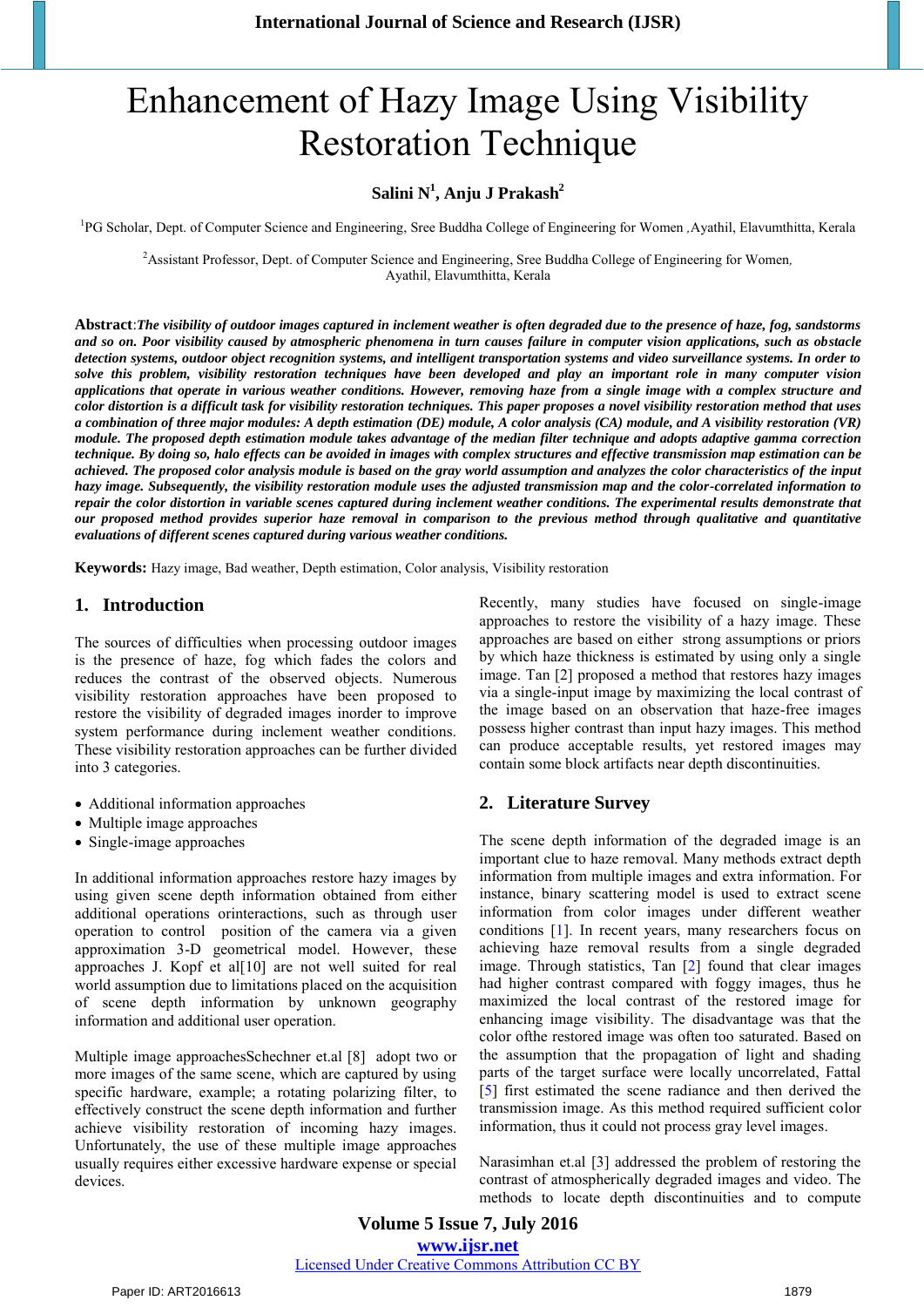structure of a scene, from two images captured under various weather conditions. Using either depth segmentation ie, regions within closed contours of depth edges or scene structure, then showed how to restore contrast from any image of the scene taken in bad weather. Although structure computation requires changes in weather, the contrast restoration algorithm do not. The entire analysis is presented for monochrome images. However, this method can be applied to image captured using multispectral cameras, and the usual broadband RGB and gray scale cameras.

Xu et.al[4] proposes dominant haze removal algorithm dark channel prior and improve the algorithm by replacing the time consuming soft matting part with fast bilateral filter to get higher efficiency. Moreover this analysis the reason why traditional algorithm leads to dim image after haze removal and propose improved transmission rate formula inorder to get better visual effects of the image after dehazing. On this basis taking into account that the dark channel prior rule is not suitable for sky area, here decide to process this region with weaker method to improve the adaptability of the algorithm.

Fang et al [6] have discussed a new fast haze removal algorithm from multiple images in uniform bad weather conditions is proposed which bases on the atmospheric scattering model. The basic idea is to establish an over determined system by forming the hazy images and matchingimages taken in clear days so that the transmission and global air light can be acquired. The transmission and global airlight solved from the equations are applied to the local hazy area. This algorithm reduces haze effectively and achieves accurate restoration.

# **3. Existing System**

Haze removal techniques belonging to the multiple image approaches category employ two or more images to estimate scene depth and subsequently remove haze formation. Schechner et al. proposed a method which uses two or more images of the same scene with different polarization degrees produced by rotation of a polarizing filter to compute scene depth and recover the vivid color of captured images. Methods proposed by Narasimhan et al.estimate scene depth and then remove haze by comparing two images that are captured under different weather conditions. However, the above haze removal methods using multiple images usually require additional expense or hardware in order to perform effectively.

Recently, research has focused on single image haze removal techniques which use strong assumptions or priors. Tan proposed a method which restores hazy images via a single input image by maximizing the local contrast of the image based on an observation that haze-free images possess higher contrast than input hazy images. This method can produce acceptable results, yet restored images may contain some block artifacts near depth discontinuities. The approach of fatal removes the haze by estimating the albedo of a scene and deducing the transmission medium from a single input image based on the assumption that transmission and surface shading are locally uncorrelated. However, this method may fail when input images contain dense haze. He et al.

proposed a method which uses a key assumption that most local patches for outdoor haze-free images exhibit very low intensity in at least one of color channel, which can be used to directly estimate haze density and recover vivid colors.

# **4. Input Haze Image**

The haze should be present in the input image in order to restore the haze free image. If haze free image is given as input image to the proposed visibility approach the estimated image might be in distorted form. The formation of haze in the captured image explained as follows.The optical model has widely used in the computer vision research field, particulary to describe the formation of hazy images captured by digital cameras. It is based on the physical properties of light transmission through atmospheric conditions.



**Figure 1:** Pictorial description of the formation of hazy images in the optical model.

$$
I(x) = J(x)t(x) + A(1 - t(x))
$$

Where  $I(x)$  is the intensity of the observed hazy image,  $J(x)$ is the scene radiance, A is the global atmospheric light, and t (x) is the medium transmission representing the portion of light, which is not scattered and subsequently is received by the camera. The first term  $J(x)t(x)$  is called the direct attenuation; the second term  $A(1-t(x))$  is called airlight. The optical model can be described by direct attenuation and airlight. Direct attenuation describes the decay of scene radiance and is dependent upon medium and scene depth, while airlight represents the scattering of light that leads to color shifts in the scene. A hazy image is formed when there are problems with light absorption and scattering by atmospheric particles between the digital camera and the objects being captured. This situation can arise due to inclement weather, such as haze, fog, sandstorms, and so on. If the atmosphere is assumed to be homogenous, and then the transmission  $t(x)$  can be expressed as

$$
t(x) = e - \beta d(x)
$$

Whereβ is the scattering coefficient of the atmosphere and  $d(x)$  is the scene depth between the digital camera and the captured objects for each pixel x in the image.

# **Volume 5 Issue 7, July 2016 www.ijsr.net** Licensed Under Creative Commons Attribution CC BY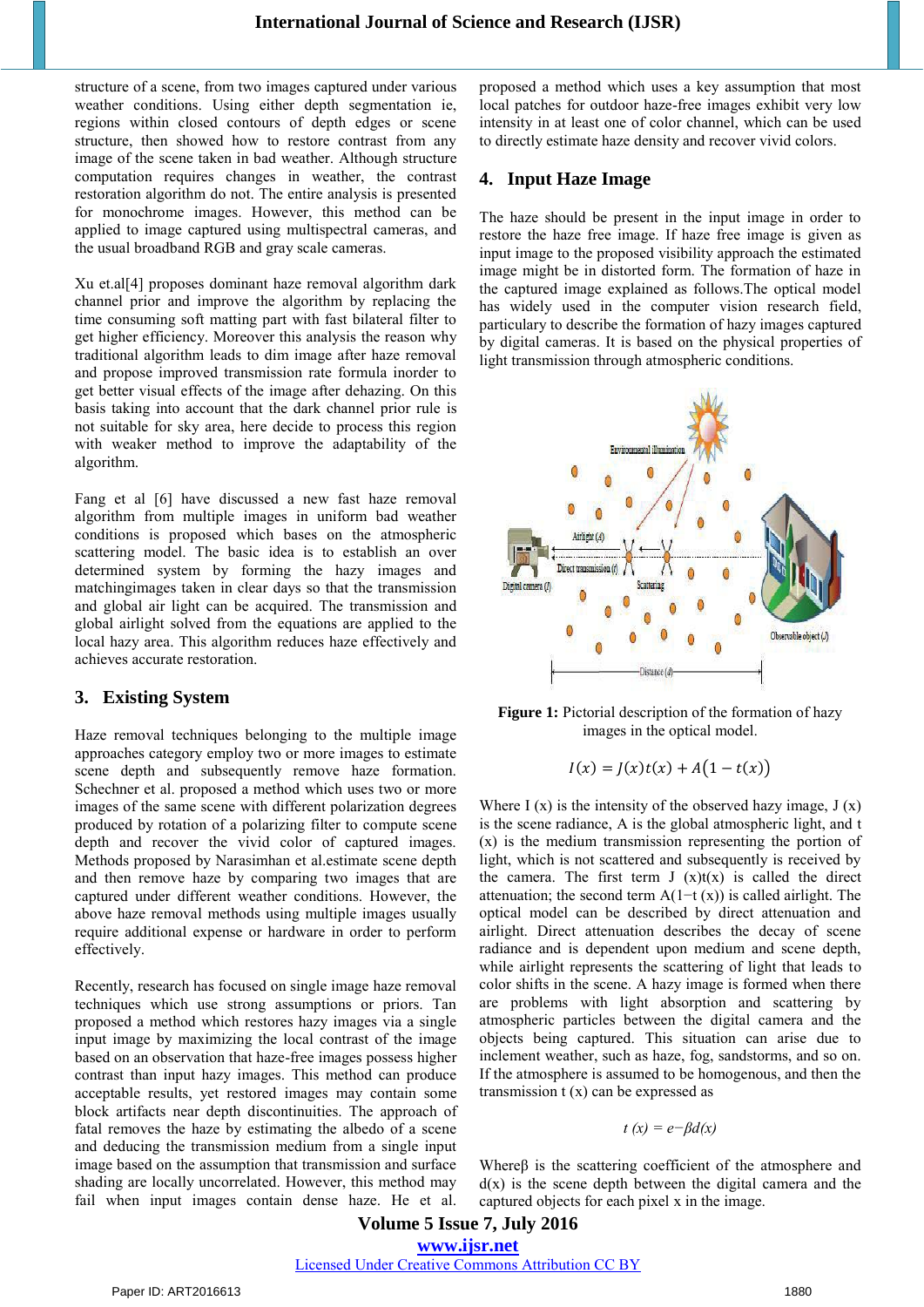## **5. Proposed System**

A novel visibility restoration approach is proposed in order to restore hazy images captured during inclement weather conditions, such as haze, fog, sandstorms, and so on. This approach along with the atmospheric light estimation involves additional three modules: a Depth Estimation (DE) module, a Color Analysis (CA) module and a Visibility Restoration (VR) module.

Initially, the proposed DE module designs an effective refined transmission procedure that takes advantage of the median filter to preserve edge information and thereby avoid generation of block artifacts in the restored image. This is followed by a transmission enhancement procedure, which adjusts the intensity of the transmission map to achieve optimum haze removal results. After these two procedures are accomplished by the DE module, effective depth information can be obtained. Next, in order to recover true color, the color characteristics and color information of the input hazy image are, respectively, analyzed and acquired in the proposed CA module. Finally, the VR module recovers a high-quality haze-free image using the depth and colorcorrelated information to adequately conceal the atmospheric particles present in various real-world weather conditions.

#### **Atmospheric Light Estimation**

For estimation of the atmospheric light A in the outdoor image, the brightest 0.1% of pixels are chosen from within the dark channel prior. From among these, the pixels with the highest intensity in the input image are determined to be the atmospheric light A.

#### **5.1 Depth Estimation Module**

Depth estimation module is based primarily on the dark channel prior technique and is used to directly estimate the transmission map of a hazy image. However, as was mentioned here, two prominent problems exist in regard to the dark channel prior technique: generation of halo effects and insufficient transmission map estimation. The DE module circumvents these problems using a refined transmission procedure and an enhanced transmission procedure.

#### **Refined Transmission**

Because the primary operation of the dark channel prior depends on the minimum filter, the transmission map will usually experience a loss of edge information when estimation occurs. A refined transmission procedure that uses a median filter technique to preserve edge information of input hazy images and thereby avoid generation of halo effects. The median filter technique performs a nonlinear filtering operation that can effectively suppress impulsive noise components while preserve edge information. Now the refined transmission  $t_{vr}(x)$  can be obtained as:

$$
t_{vr}(x) = t^p(x) - VR(x)
$$

Where  $t^p(x)$  is the transmission and  $VR(x)$  is the corrected atmospheric veil with detailed edge information.

## **Enhanced Transmission**

The dark channel prior depends on the minimum value of the RGB channel and always produces an insufficient transmission map for images captured during sandstorm conditions. This is because the intensity value will be lower for at least one RGB channel in sandstorm images. In order to achieve optimum haze removal results, apply an adaptive gamma correction technique to adjust the intensity of the transmission map during this procedure. The enhanced transmission  $et_{small} (x)$  is formulated using adaptive gamma correction as

$$
et_{small}(x) = (X_{max})(t_{vr}(x)/X_{max})^{\gamma}
$$

$$
\gamma = \begin{cases} 1 + \left(\frac{t}{X_{max}}\right) if t \ge T \\ 1 \end{cases}
$$

Where  $X_{\text{max}}$  represents the maximum intensity of the input,  $t_{vr}$  represents the intensity of refined transmission,  $\gamma$  refers to the varying adaptive parameter, t refers to the intensity value when cdf is equal to 0.1 and T is the adaptive threshold value set to 120. This technique also avoids artifact produced by equalization of gamma correction.

#### **5.2 Color Analysis Module**

During sandstorm conditions, captured images usually exhibit serious color distortion problems due to the fact that particular portions of the color spectrum are largely absorbed by atmospheric particles. He et al. propose an algorithm with which to recover original scene radiance. However, it uses the same restoration equation for each color channel, thus resulting in recovered images with serious color distortion problem. To solve this problem color analysis module is used which uses the gray world assumption to determine whether or not the average intensities of the each color channel are equal. The average intensities of the red, green, and blue channels are calculated by

$$
avg_{col} = \frac{\sum_{i=1}^{M} I^{col}(i,j)}{MN}
$$

where col  $\in \{r, g, b\}$ , MN is the size of observed image pixel. The color difference value is calculated by using the average intensity of each color channel.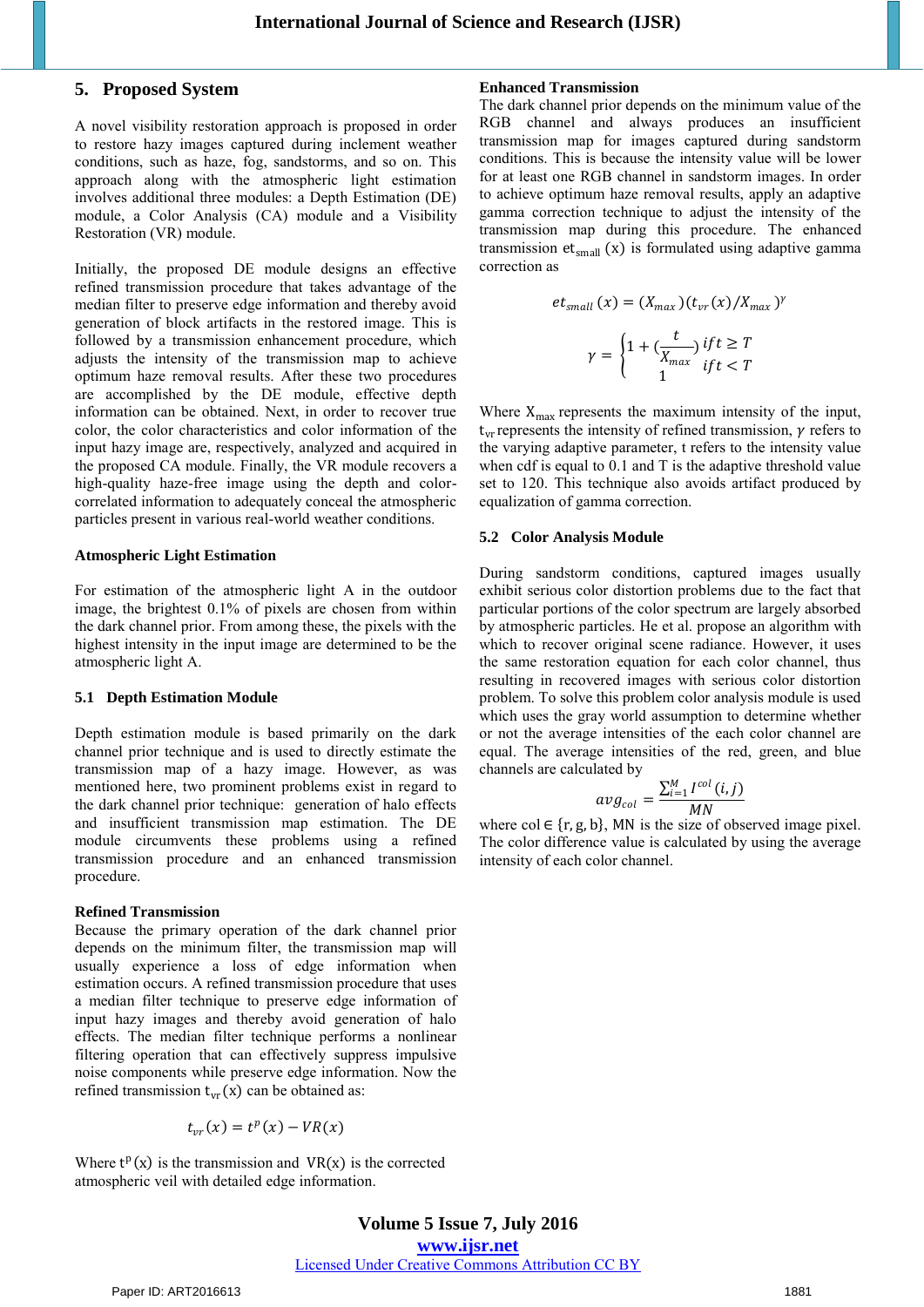

**Figure 2:** Context diagram of visibility restoration

#### **5.3 Visibility Restoration**

The proposed visibility restoration module uses the adjusted transmission map and the color-correlated information produced respectively by the depth information and color analysis module to recover high quality haze free image. The experimental results produced by both the methods were evaluated by qualitative and quantitative comparisons of images of several realistic scenes with varied weather conditions and features. These analyses illustrate the efficiency of this proposed visibility restoration approach. Not only can effectively circumvent significant problems regarding color distortion and complex structure, but it can also produce high quality, haze free images more effectively than the existing method. At last, the result obtained from AD and CA module is used to calculate the final enhanced visibility restoration frame as follows:

$$
J^{col} = \frac{I^{col}(x) - (A^{col} - d^{col})}{ET} + (A^{col} - d^{col})
$$

whereJ<sup>col</sup> is the haze free frame, ET represents enhanced transmission. The frames obtained from hazy videos are turned to clear haze free frames and then by combining all those frames we get the final haze free video as the end result.

## **6. Simulation Results**

The proposed technique has been evaluated in MATLAB R2013a. In our experiment images captured in varied real world weather condition with which to compare the results of each haze removal method. Based on these average restoration rates it is apparent that the proposed method is more effective than the dark channel prior based methods in varied real world environments.



**Figure 3:** Input image



**Figure 4: Output image** 

# **7. Conclusion**

In this paper, we propose a novel visibility restoration approach for images captured using improved depth estimation and color analysis. The proposed approach uses a combination of three main modules. a depth estimation module, a color analysis module and a visibility restoration module. First, the proposed depth estimation module applies a refined transmission procedure to avoid generation of block artifacts in the restored image by using median filter to preserve edge information of the image. Subsequently, an effective transmission map is estimated by adjusting its intensity via an enhanced transmission procedure based on the adaptive gamma correction technique. Next, the proposed color analysis module uses the the gray world assumption to analyze the color characteristics of the input haze image. The obtained color information can be adapted for various weather conditions including haze, fog, and sandstorms. Finally, the visibility restoration module can effectively restore the visibility of input images and obtain high-quality, haze-free results via the depth estimation module and the color analysis module. The experimental results produced by both methods were evaluated by qualitative and quantitative comparisons of images of several realistic scenes with varied weather conditions and features. These analyses illustrate the efficiency of our proposed visibility restoration approach. Not only can it effectively circumvent significant problems regarding color distortion and complex structure, but it can also produce high quality, haze-free images more effectively than in the previous method.